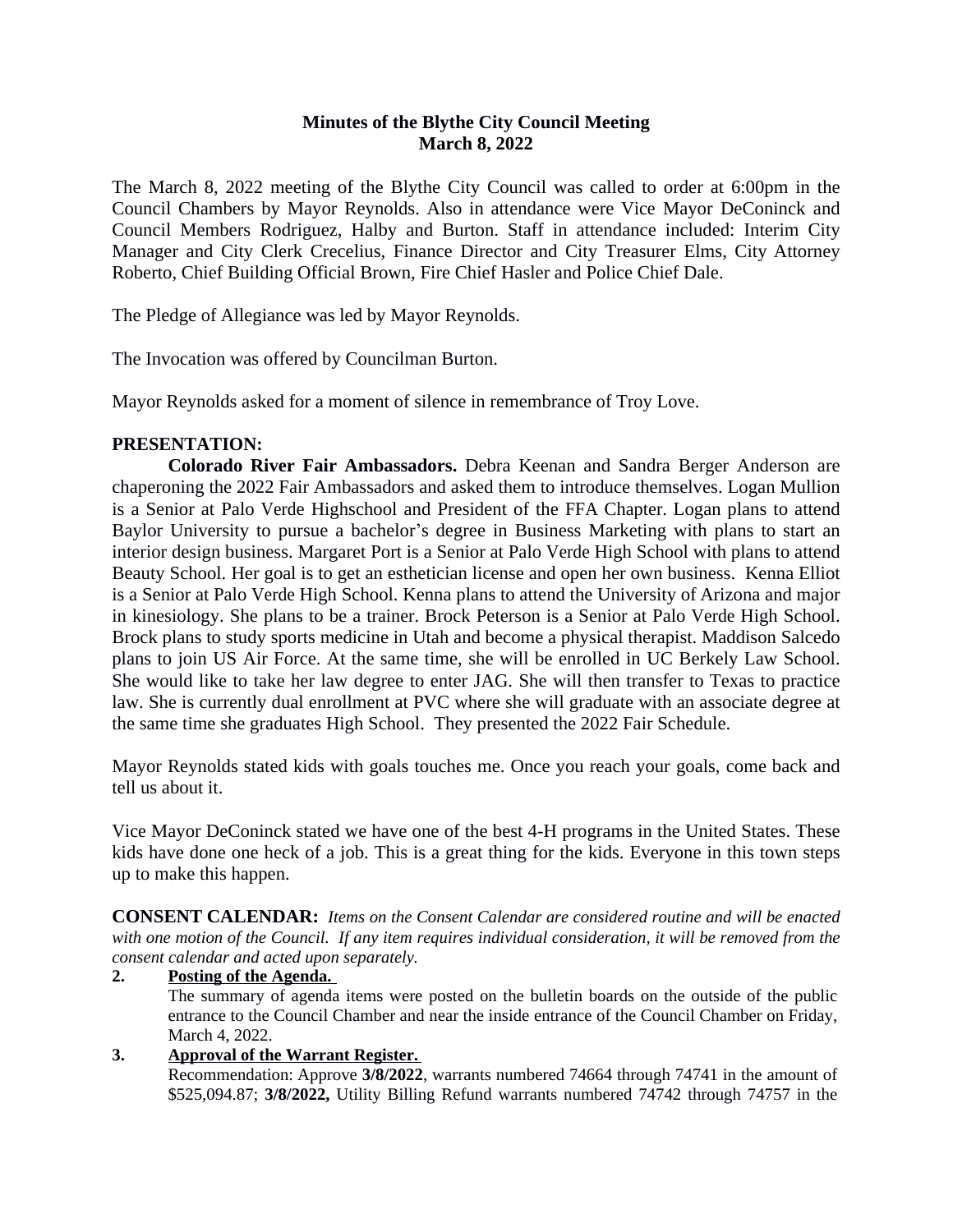amount of \$1,595.01 and **3/8/2022,** warrants numbered 74759 through 74802 in the amount of \$280,984.24.

## **4. Approval of the Payroll Register.**

Recommendation: Approve **3/8/2022,** warrants numbered 52754 through 52771 and Direct Deposit warrants numbered 52404 through 52461 in the amount of \$242,932.36; **3/8/2022,** warrants numbered 52773 through 52790 and Direct Deposit warrants numbered 52462 through 52519 in the amount of \$244,272.35 and **3/8/2022,** warrants numbered 52791 through 52796 and Direct Deposit warrants numbered 52250 through 52626 in the amount of \$72,086.074.

#### **5. Minutes of the February 8, 2022 City Council Meeting.** Recommendation: Approve the Minutes of the February 8, 2022 Meeting.

- **6. Minutes of the February 23, 2022 Special City Council Meeting.** Recommendation: Approve the Minutes of the February 23, 2022 Special Meeting.
- **7. City of Blythe Permits issued for the Month of February 2022.**  Recommendation: Receive and file this monthly report.
- **8. City of Blythe Fire Department Monthly Activity Report for February 2022.**  Recommendation: Receive and file the monthly report.
- **9. City of Blythe Police Department Monthly Activity Reports for February 2022.**  Recommendation: Receive and file the monthly reports.

No public comment. Mayor Reynolds asked to pull Item No. 9, specifically the quality-of-life statistics.

Councilman Rodriguez moved approval of Consent Calendar items 1-8. The motion was seconded by Councilman Burton with a unanimous aye vote.

**City of Blythe Police Department Monthly Activity Reports for February 2022.** Mayor Reynolds asked the Chief to bring this program to the forefront. You have produced some outstanding numbers and would like you ot elaborate on that.

Chief Dale stated the Quality-of-Life Pilot Program started at the end of January. We had been planning it for quite a while. We don't have a lot of manpower, so we had to move some personnel around. When I speak to the community and City Council, the concern has been homeless and traffic. This program would address that in a limited way until June. We will review the stats and can continue it if it's a worthwhile program. It started out well. We are still getting the bugs out and the best way to approach the homeless. The County has been very helpful with behavioral health staff working with the officers in this program. We are making contact with people every day. We are trying to provide resources and services along with the law enforcement side. The other piece is traffic enforcement. People speak of speeding by schools and blowing stop signs. We have been putting an emphasis on residential neighborhoods and schools. In the first month we issued 56 citations. We are using a grant from the Office of Traffic Safety to fund the overtime for this program. We are not doing it just to write tickets, but to fix the problem.

No public comment. The item was received and filed.

# **PUBLIC HEARING:**

**Categorical Exemption- LG Harvest, LLC Commercial Cannabis Development Project.** Interim City Manager Crecelius stated LG Harvest, LLC proposes to develop a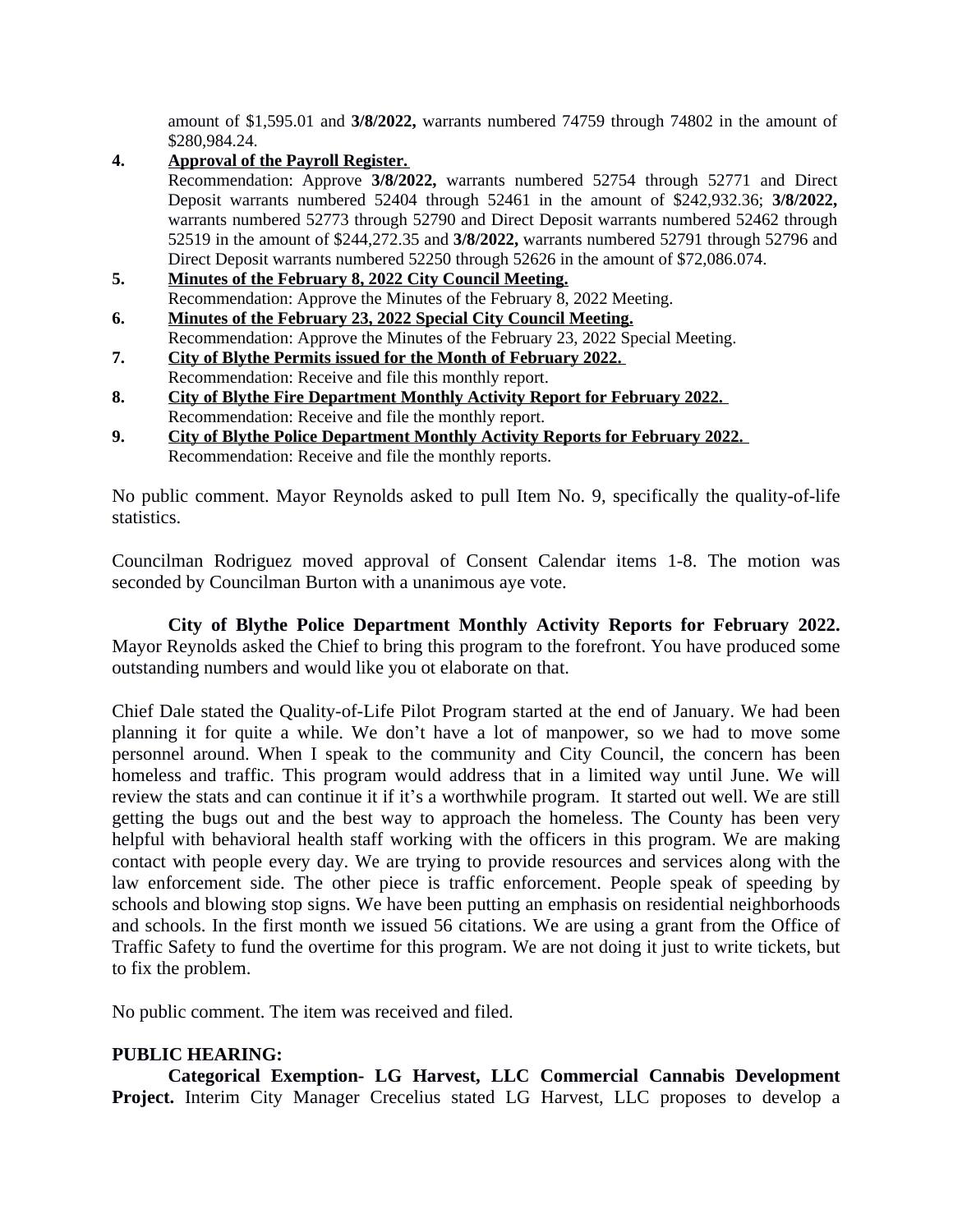commercial cannabis cultivation facility on a 0.62-acre parcel located at 416 W. Donlon Street. The site is zoned General Industrial which allows for cannabis development. Development would include clearing a dilapidated building on the site and construction of two single story buildings of 6,000 square-feet each for a total indoor grow space of 12,000 square feet. Surrounding land uses include Interstate 10 to the north, hotels to the west and various commercial and industrial uses to the south and east. Based upon information contained in the administrative record and review of CEQA Guidelines, the City has determined that the LG Harvest Commercial Cannabis Development project is eligible for a Class 32 Categorical Exemption. The project meets each of the five criteria set forth in section 15332 In-Fill Development Projects of the CEQA Guidelines. Therefore, subsequent to the public hearing it is recommended Council adopt a Notice of Exemption for the project and direct staff to file the Notice of Exemption with the County Clerk.

No public comment. Councilman Burton moved to adopt the Notice of Exemption. The motion was seconded by Councilman Rodriguez with a unanimous aye vote.

#### **NEW BUSINESS:**

**Issuance of Commercial Cannabis Business Permits to T.O.R.O. LLC.** Interim City Manager Crecelius stated Malissa Attebery and Henrik and Harmik Torossian, principles of T.O.R.O, LLC submitted applications for Commercial Cannabis business permits for a Cultivation and Distribution operation to be located on vacant land in the 1400 block of E. Hobsonway. The site is zoned General Commercial which allows for the development of commercial cannabis structures on lots of at least 5,000 square feet. T.O.R.O. LLC completed the PRC process for the development of the property which includes the construction of one 15,300 sq ft. single story building. The principles of T.O.R.O. completed the owner background investigation with nothing found to preclude them from being issued a Commercial cannabis Permit. On March 3, 2022, staff met with all principles of T.O.R.O. LLC for the Phase III interview required of the application process. After the interview, staff recommends the award of commercial cannabis business permits to T.O.R.O. for Cultivation and Distribution at a Cannabis facility to be constructed in the 1400 Block of E. Hobsonway.

Councilman Rodriguez asked where the project was located.

Travis Pollock, representing T.O.R.O stated the project site is a vacant piece of land on the southside of the street next to the boat shop. They selected east Blythe to stay within the intent of the Ordinance to revitalize that area. The clients are dedicated to Blythe and will be relocating here. Melissa Attebery has been a teacher for 11years. They are looking for ways to support the school district and be a big part of the community.

No public comment. Councilman Rodriguez moved approval of staff's recommendation. The motion was seconded by Councilman Burton with a unanimous aye vote.

**Rejection of Bids- PV College Bolted Steel Water Reservoir Project.** Interim City Manager Crecelius stated in January, staff released a notice inviting bids for the Palo Verde College Water Reservoir project. The project consists of the installation of a 500,000-gallon water reservoir to replace the current reservoir servicing the College and surrounding area. The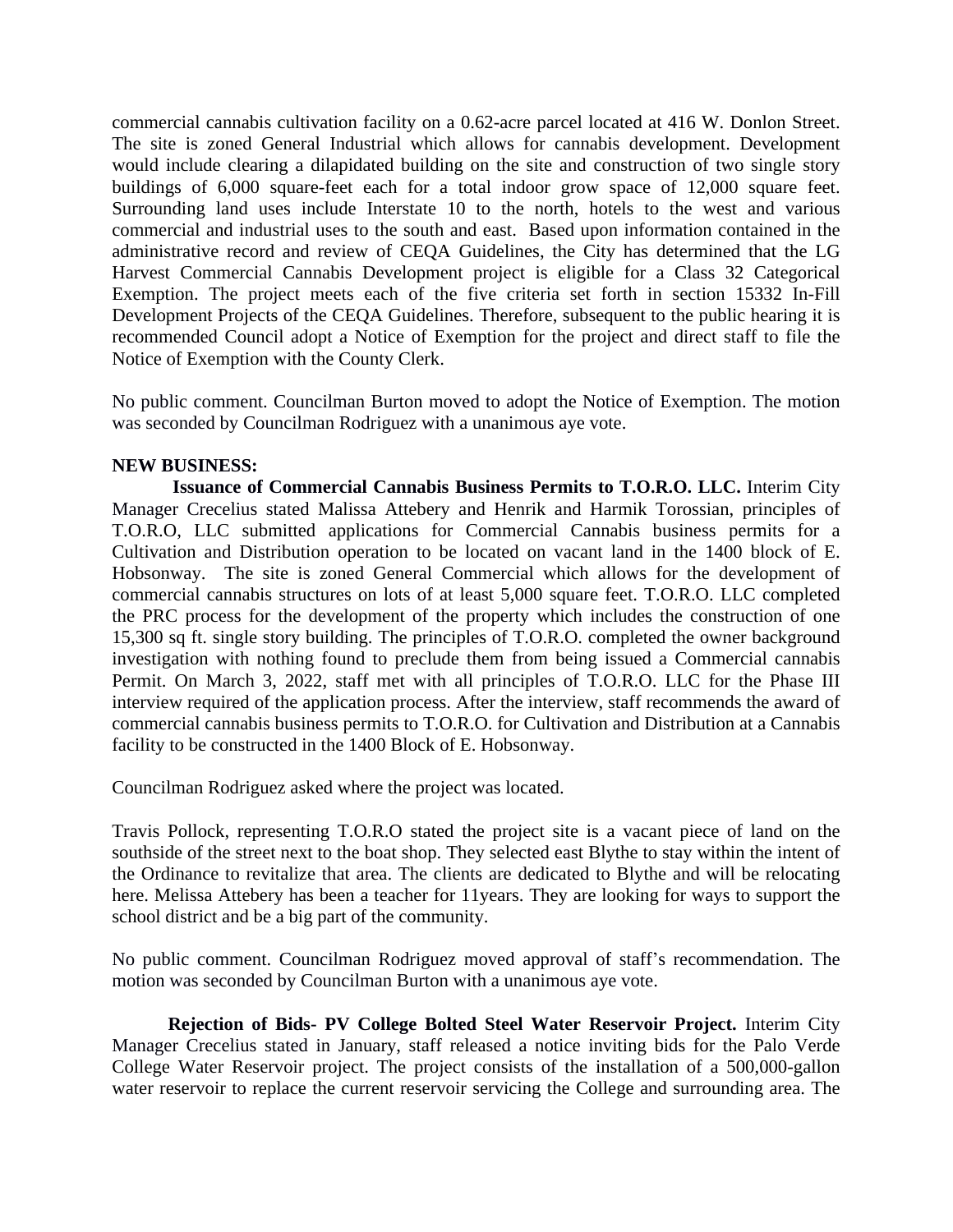current tank is over 20 years old, leaking and in need of replacement. Last year staff applied for \$500,000 in funding for this project through the Community Project Program. The project was supported by Congressman Ruiz and approved for funding, but the funding has yet to be appropriated. However, today staff received word that the House will vote on an appropriations package which includes this project and believes it will be on the floor as of tomorrow. By the end of this week, we should know if we received funding for this project. At the same time, staff has also been working with the State Water Quality Board for emergency funding to complete the project. Two bids for the project were received on February 17, 2022 from RSH Construction in the amount of 1,185,500 and Superior Tank in the amount of \$1,202,000. The bids are double the anticipated project budget and 30% above the engineer's estimate prepared by The Holt Group. The bids submitted were from tank manufacturers, using sub-contractors for the site prep, connection, and installation of the tank. After review of the bids received, staff believes it would be more cost advantageous to procure the tank and bid its installation separately. This may result in more competitive bids for the City and could also allow local contractors an opportunity to participate in the bid. Pursuant to the Public Contract Code and the Blythe Municipal Code, it is within Council's discretion to reject any and all bids received and provide direction to staff on future action, which may include re-advertising for bids. Staff is recommending that Council reject all bids and direct staff to re-advertise the project. Once Council has rejected the bids, staff will prepare new bid documents, which will be distributed in accordance with the requirements of the Public Contract Code and Blythe Municipal Code. After funding for the project has been secured and new bids are received and reviewed, staff will report to Council and ask for direction/award of the contract for this project.

No public comment. Vice Mayor DeConinck moved approval of staff's recommendation. The motion was seconded by Councilman Burton with a unanimous aye vote.

**Emergency Sewer Repairs at Hobsonway and Lovekin Blvd.** Interim City Manager Crecelius stated since February, Public Works has been working to repair the collapsed sewer line at Hobsonway and Lovekin Blvd. On February 23rd at the Special Meeting, Council deemed the repair an emergency in an effort to expedite the repair work. As the repairs to the collapsed sewer line are ongoing, staff recommends Council review the emergency action in place for the collapsed sewer line at Hobsonway and Lovekin Blvd. It is further recommended Council, by a 4/5 vote, determine there is a need to continue the emergency repairs.

Councilman Halby asked how long the repairs would take. It was estimated at 30-45 days depending on damage and availability of building materials.

Mayor Reynolds asked if the road could be re-opened. It was reported we know we have a sink hole on the southside. Once we get in there, we will see the extent of the damage and repair as needed.

No public comment. Councilman Rodriguez moved approval of the emergency repairs. The motion was seconded by Councilman Burton with a unanimous aye vote.

## **ORAL REPORTS:**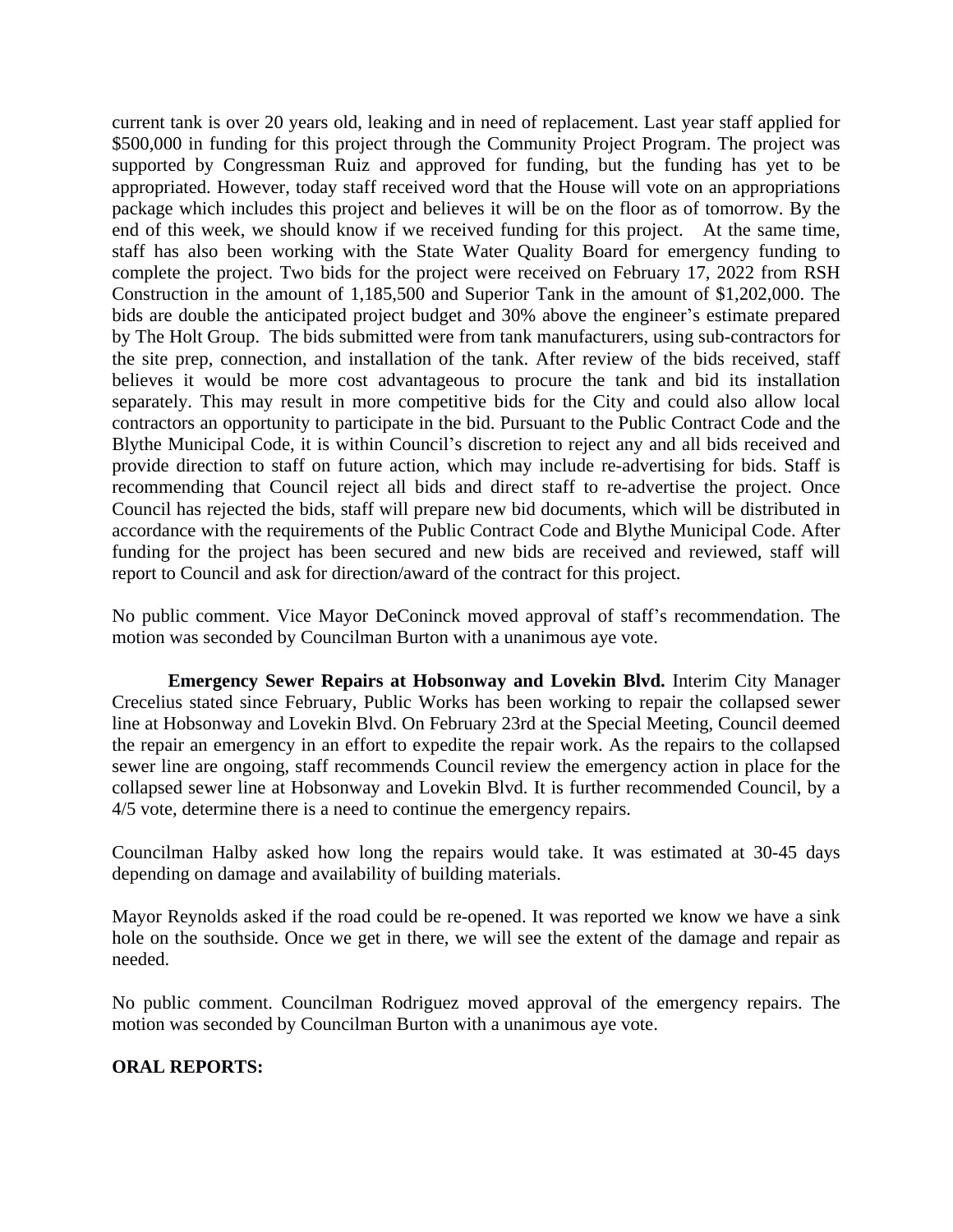Interim City Manager Crecelius reported last week I informed you of the Clean California Local Grant; but want to make an announcement for the public. A press release is forthcoming. The City, in partnership with Palo Verde Valley Transit Agency, with the help of RCTC and Climate Resolve applied for \$2.9 million for improvements at Public Works, Miller Park, the PVVTA Park n Ride and ADA bus stop improvements and amenities. Last week we received word we were awarded the grant. That's \$2.9 million in State funding coming to the City. We have until 2024 to use the funding. Part of the grant includes beautifying the city so we will have several community clean up days, ribbon cuttings and hope to encourage public participation in the grant. The Outlook Conference is back after a two-year hiatus and scheduled for April 7, 2022. This week, with the help of Chief Dale we submitted a letter of support to the California Assembly supporting AB1 599 which opposes Prop 47. The intent is to repeal a lot of Prop 47 which was implemented to change felony sentencing laws in California. It reclassified certain thefts and drug possession charges from felonies to misdemeanors. It authorized resentencing for defendants serving sentences for felonies now classified as misdemeanors and authorized defendants who had completed their sentences to have their convictions reclassified. Locally, it tied our officers' hands. Now, any theft under \$950 is basically a slap on the wrist. Law Enforcement throughout California has supported the repeal of Proposition 47.

Chief Dale said after fourteen years of stellar service, Sgt. Iniguez has moved on. This opened a sergeant's position which was an opportunity for promotion. The promotions were made last week. Corporal Burt was promoted to Sergeant and will remain in the Patrol division. Officer Gandara was promoted to Corporal and will be transferred to the Detective Bureau. Officer Moreno was promoted to Corporal and will remain in the Detective Bureau. We will backfill by hiring one new officer. Milton Acevedo will be sworn in on March 21<sup>st</sup>. We will also hold a promotional ceremony at the same time. We hired Rebecca Smith in the limited term receptionist position.

# **MEMBER COMMENT:**

Councilman Burton stated a few years ago the School District invested in the barn project to encourage more students to participate in the FFA program. It affords students who don't have property a place to keep their animals.

Vice Mayor DeConinck stated the taxpayers paid for that though property taxes.

## **PUBLIC COMMENT:**

Kristi Kirk, a Senior Deputy District Attorney in Riverside County stated her whole career has been based in the eastern division. My ultimate dream was to be a judge. I am a prosecutor, and you don't often get appointed right now. A spot has opened up in the eastern region due to the retirement of Judge Wells. I have his full endorsement. I have put in for his seat and am here to introduce myself in person and seek your endorsement. I am endorsed by DA Mike Hestrin. I am endorsed by almost all of the peace officer associations including PORAC. For the June 7<sup>th</sup> election there are 4 open judicial seats. The DA's office has a rare opportunity to run for all four seats and show what the DA's office can present in judges.

Angela Colangeli stated she is sharing her son Steven's story as he took his life on October 27, 2021. During our grieving time we started a program to get resources to Blythe. We are holding a